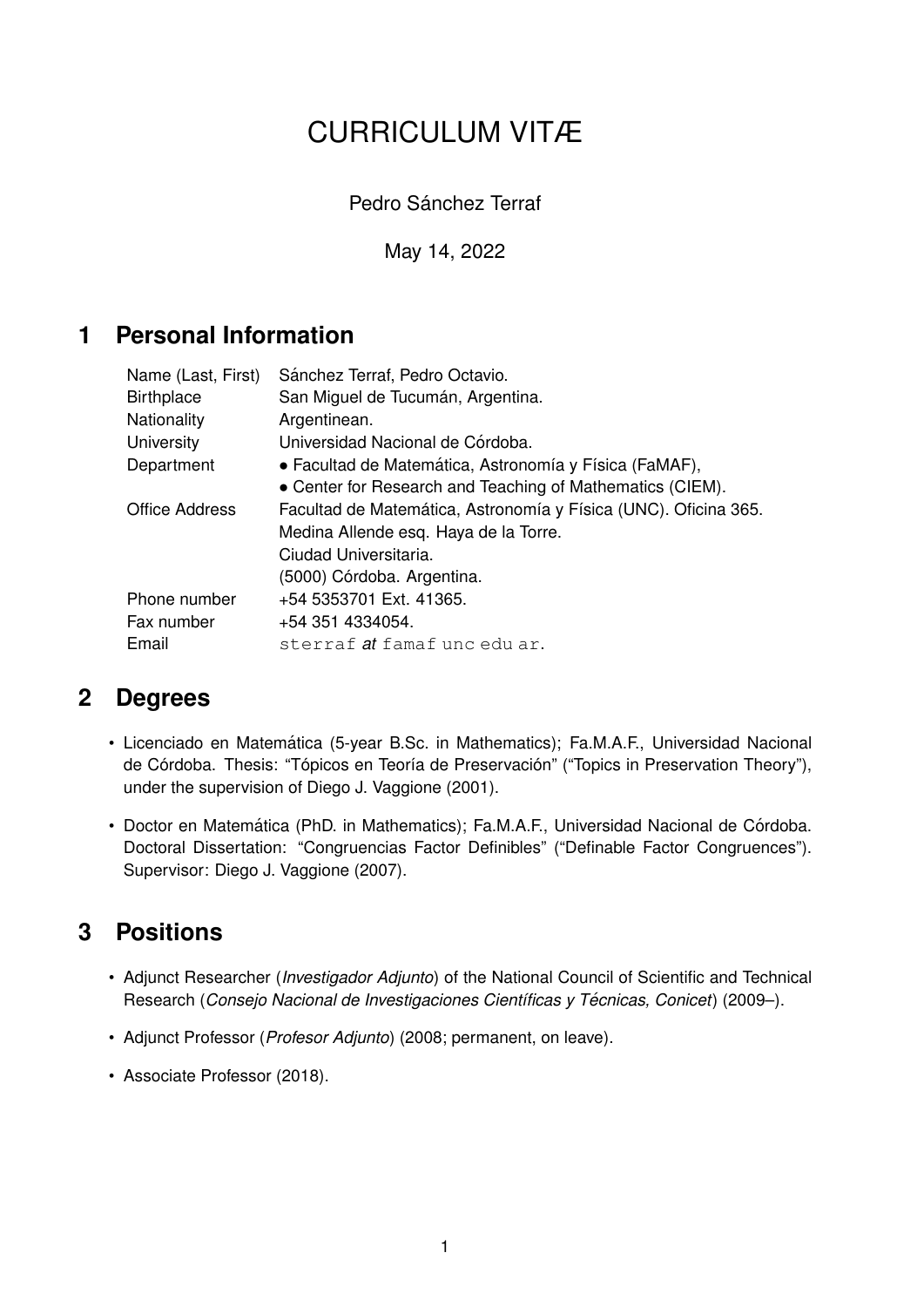# **4 Research Projects**

- Member of Secyt-UNC 05/B284 project *"Sheaf representation of algebras"*, directed by Diego Vaggione (2002–2015).
- Responsible-group member of PICT2012-1823 project *"Foundations, algorithms and tools for the development of dependable distributed systems"* directed by Pedro R. D'Argenio (2013– 2016).
- Head of Secyt-UNC 30720150100529CB project *"Interactions between mathematics and theoretical computer science"* (2016–2017).
- Co-director of Secyt-UNC project 33620180100465CB with the same name (2018-2022).

# **5 Student Supervision**

#### **5.1 Master Theses**

- Mauricio Tellechea: "Definibilidad de Elementos Centrales" ("Definability of Central Elements"). With Diego J. Vaggione (2003).
- Pablo Gabriel Celayes: "Procesos de Markov Etiquetados sobre Espacios Borel Estándar" ("Labelled Markov Processes over Standard Borel Spaces"). With Pedro R. D'Argenio (2006).
- Carlos E. Budde: "No determinismo completamente medible en procesos probabilísitcos continuos" ("Completely measurable nondeterminism in continuous probabilistic processes"). With Pedro R. D'Argenio (2012).
- Martín Moroni: "Monadicidad de procesos probabilistas y no deterministas" ("Monadicity of probabilistic and non deterministic processes") (2015).
- Joel Kuperman: "Estudios sobre posets asociativos" ("Studies on associative posets") (2022).

#### **5.2 PhD Theses**

- Martín Moroni, expected 2022.
- Joel Kuperman (2022–2027).

# **6 Scientific Meetings**

- Full scholarship for attending the Association for Symbolic Logic annual meeting (2005).
- Member of the organizing committee of the Argentinean Mathematical Union annual meeting in Córdoba (Argentina) jointly with the *Congreso Latinoamericano de Matemáticos* (2012).
- Invited to the *Dagstuhl Seminar 12411 on Coalgebraic Logics*, Schloss Dagstuhl, Germany. Presenting the results later published as *Bisimilarity is not Borel*, Math. Struct. Comp. Sci. (2012).
- Member of the organizing committee of the XVI SLALM (Latin American Symposium on Mathematical Logic), Buenos Aires, Argentina (2014).